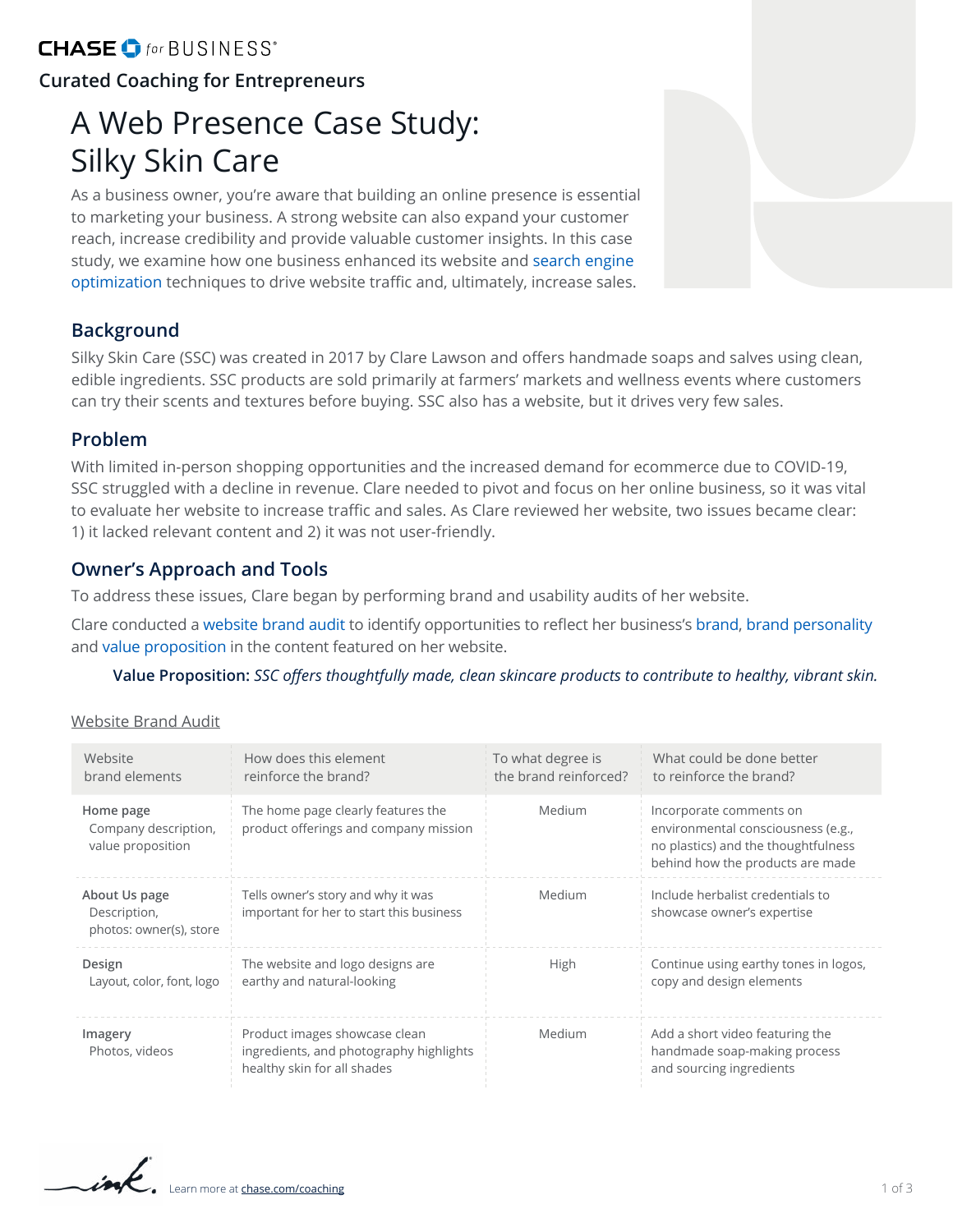# **CHASE O** for BUSINESS<sup>\*</sup>

# **Curated Coaching for Entrepreneurs**

| Website brand                                                               | How does this element                                                                                                        | To what degree is     | What could be done better                                                                      |
|-----------------------------------------------------------------------------|------------------------------------------------------------------------------------------------------------------------------|-----------------------|------------------------------------------------------------------------------------------------|
| elements                                                                    | reinforce the brand?                                                                                                         | the brand reinforced? | to reinforce the brand?                                                                        |
| Copy                                                                        | Specific mention of environmentally                                                                                          | Medium                | In tone and copy, strive to strike a                                                           |
| Tone/brand voice,                                                           | conscious sourcing process and natural                                                                                       |                       | balance between being informative                                                              |
| writing style                                                               | ingredients                                                                                                                  |                       | vet conversational                                                                             |
| Service<br>Policies, contact us,<br>client testimonials                     | Currently lacks a personal touch<br>regarding impact of the products on<br>customers as well as clear contact<br>information | Low                   | Feature testimonials from actual<br>users of the products<br>Link ways to contact the business |
| <b>Blogs</b><br>(e.g., thought<br>leadership, values,<br>behind the scenes) | Not being done currently                                                                                                     | Low                   | Introduce a blog to demonstrate<br>expertise                                                   |

To assess user-friendliness, Clare began with defining the goal of her website.

#### **Goal:** *To increase awareness of her products and their unique value proposition, and to drive sales by attracting the right traffic to her website.*

She then conducted a [website usability audit](#page-2-0) to ensure the site was user-friendly, easy to find, informative, and competitive enough to attract her core customer.

Website Usability Audit

| Key questions                                                                             | Response                                                                                                                                                | <b>Action items</b>                                                                                                                                                                                   |
|-------------------------------------------------------------------------------------------|---------------------------------------------------------------------------------------------------------------------------------------------------------|-------------------------------------------------------------------------------------------------------------------------------------------------------------------------------------------------------|
| Is the site attracting<br>core customers to<br>increase sales?                            | Core customers are women who believe in<br>clean beauty products. Using Google Analytics<br>data, it was determined that 20% of customers<br>are "core" | Update the site to confirm messages are consistent with<br>what the core customer expects so they remain engaged<br>once on the site                                                                  |
| Is the site layout<br>intuitive and easy to<br>navigate?                                  | The site's architecture is simple but not<br>user-friendly. More than three clicks are<br>needed to find any of the information provided                | Remove unnecessary layers to reduce the number of<br>clicks and review content to confirm it's aligned with the<br>page name - for example, does the contact page offer<br>several ways to reach out? |
| Is the content useful?<br>Does it allow the<br>customer to interact<br>with the business? | The content is informative and supports<br>the brand; however, it doesn't bring the<br>products to life                                                 | Include more dynamic content, including customer<br>testimonials, videos of customers interacting with the<br>products, and FAQs                                                                      |
| Is it search-engine<br>friendly (i.e., customers<br>can easily find the<br>website)?      | The keyword tool Google Keyword Planner<br>revealed that the website wasn't at the top of<br>the search results page                                    | Research from Google Keyword Planner suggested<br>keywords and phrases to enhance content and<br>marketing materials so the website ranks higher in<br>user searches                                  |
| How does the site<br>compare to the<br>competition?                                       | Main competitors' websites connect social<br>media channels to their content, and have a<br>mobile-friendly interface that loads quickly                | Include social media "share" and "follow" buttons on<br>the website so customers can share content. Work<br>with a developer to refine website to make it more<br>mobile friendly                     |